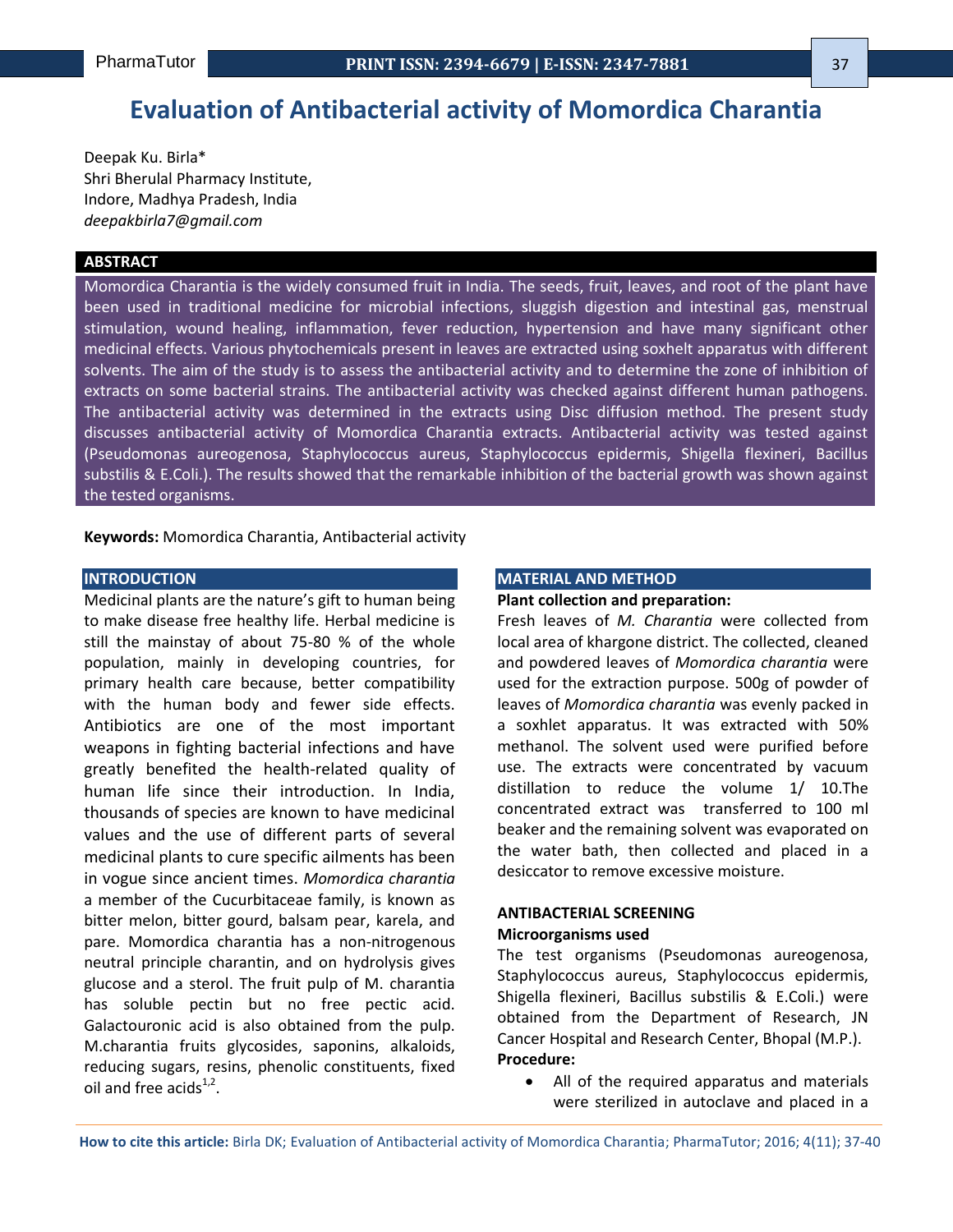laminar airflow cabinet under pathogen free conditions.

- Test organisms were collected from department's microbial standard stock.
- By streaking with loop, microorganisms were inoculated in nutrient broth and incubated at 35 ºC for 12 hr.
- Nutrient agar media was prepared and poured in Petri plates and kept for drying.
- Swab (cotton) was dipped in broth having microbial growth and gently squeezed against the inside of the tube to remove excess fluid.
- Inoculated the dried surface of agar plate by streaking the swab over the entire sterile agar surface. Repeated this procedure two more times, and rotated the plate 60° each time to ensure an even distribution of inoculums.
- Replaced the plate top and allow 3 to 5 minutes, but no longer than 15 minutes, for any excess surface moisture to be absorbed before applying the test and antibiotics disks.
- Disks were dipped in drug (*Momordica charantia*) of different concentration

(5%,10%,15%,20%, 25%, 50%, 75% & 100%) and air dried in laminar air flow before this step.

- Placed the appropriate disks (Drugs and antibiotics) evenly (no closer than 24 mm from center to center) on the surface of the agar plate by using a sterile force.
- Inverted the plate and placed them in an incubator at 35°C within 15 minutes after disks were applied.
- After 6-8 hrs. Of incubation, examined each plate at an interval of 2 hours and measured the diameters of the zones of complete inhibition, including the diameter of the disk. $3,4,5$

# **RESULT**

The observations (Table 1) suggest that different concentration (25%, 50 %, 75 % & 100 %) were having good antibacterial activity against Streptococcus aureus, Streptococcus epidermis, Psudomonas aeriginosa, Shigella flexineri, Escherichia coli and Bacillus subtilis. Thus the extract is showing varying activity against all microorganisms.

| S.No | Micro organism           | Concentration (Zone of inhibition in mm) |          |          |            |  |
|------|--------------------------|------------------------------------------|----------|----------|------------|--|
|      |                          | 25% conc.                                | 50%conc. | 75%conc. | 100% conc. |  |
|      | <b>Bacillus subtilis</b> | 14                                       | 16       | 18       | 20         |  |
|      | Shigella flexineri       | 13                                       | 15       | 18       | 19         |  |
| 3.   | S.epidermis              |                                          | 14       | 15       | 15         |  |
| 4.   | S. aureus                | 16                                       | 17       | 18       | 19         |  |
| 5.   | E. coli                  | 14                                       | 16       | 19       | 21         |  |
| -6.  | P. aureogenosa           | 10                                       |          |          |            |  |

TABLE 1 : Effect of M.chrantia extract on inhibition of different bacteria.

The observations (Table 2) suggest that different concentration (5%, 10 %, 15 % & 20 %) were having antibacterial activity against *Streptococcus aureus, Streptococcus epidermis, Psudomonas aeriginosa, Shigella flexineri, Escherichia coli* and *Bacillus subtilis*. Thus the extract is showing varying activity against all the microorganism.

TABLE 2: Effect of M.chrantia extract on inhibition of different bacteria.

| S.No | <b>Micro organism</b> | Concentration (Zone of inhibition in mm) |          |           |          |  |
|------|-----------------------|------------------------------------------|----------|-----------|----------|--|
|      |                       | 5%conc.                                  | 10%conc. | 15% conc. | 20%conc. |  |
|      | Bacillus subtilis     | 06                                       |          | 08        | 10       |  |
|      | Shigella flexineri    | 07                                       | 08       | 09        | 10       |  |
| .ر   | S.epidermis           | 06                                       |          | 08        | 09       |  |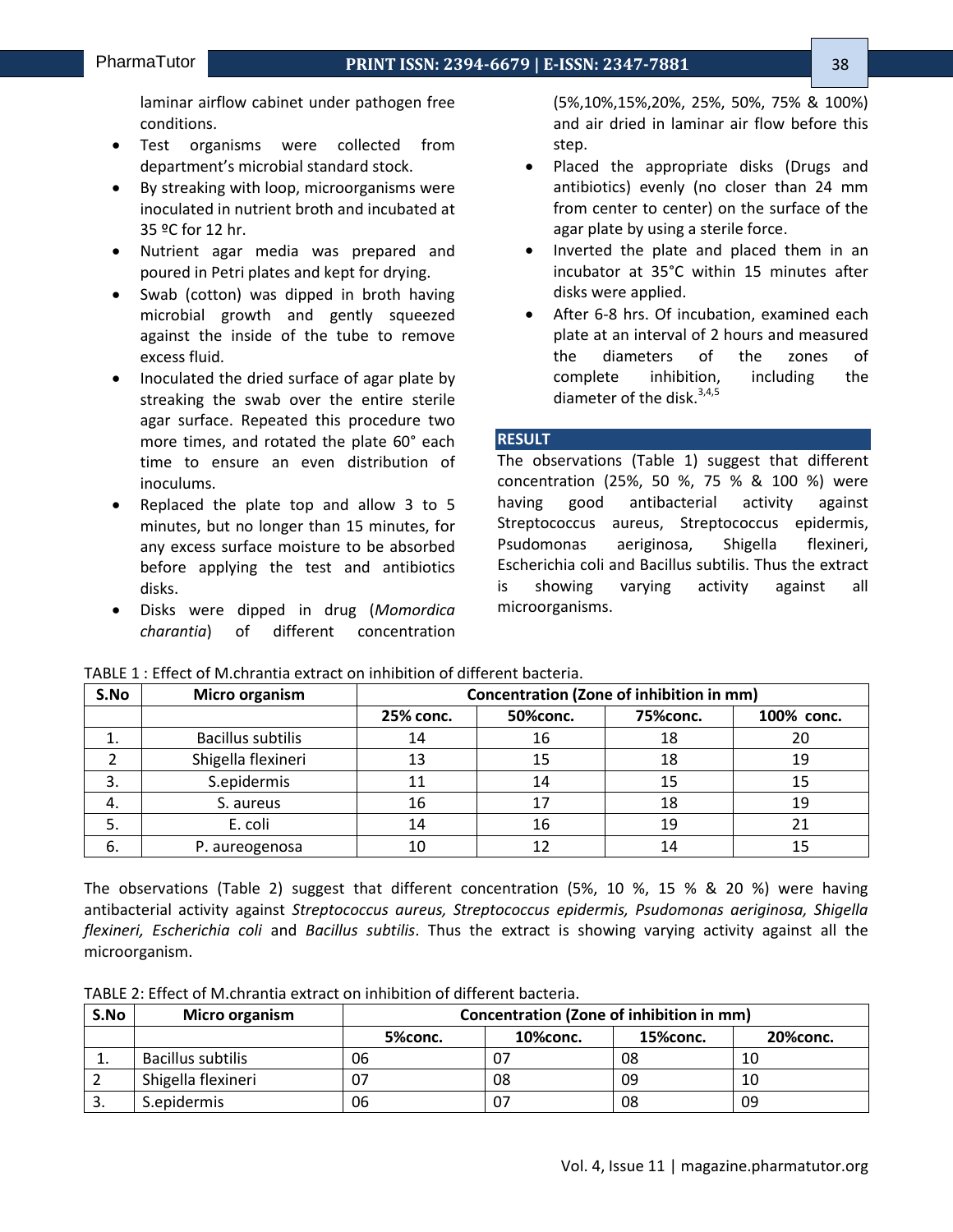| PharmaTutor |           | PRINT ISSN: 2394-6679   E-ISSN: 2347-7881 |    |  |    |  | n c |
|-------------|-----------|-------------------------------------------|----|--|----|--|-----|
|             |           |                                           |    |  |    |  |     |
|             | s. aureus |                                           | 05 |  | 09 |  |     |

| P. aureogenosa                                                                                            |  |  |
|-----------------------------------------------------------------------------------------------------------|--|--|
| Talala Ori Aistilaasta sala astiritu af standard antikistis langus naaitiria) aasinat diffensut kastania. |  |  |

5. E. coli 09 10 11 13

| <b>Name of microorganisms</b> | Name Standard antibiotics [zone of inhibition(mm)] |    |    |           |  |
|-------------------------------|----------------------------------------------------|----|----|-----------|--|
|                               | ΤE                                                 | OF | AZ | <b>PC</b> |  |
| S.aureus                      | 15                                                 | 16 | 16 | 14        |  |
| <b>B.subtilis</b>             | 14                                                 | 16 | 18 | 14        |  |
| S.epidermidis                 | 14                                                 | 18 |    | 17        |  |

TE- Tetracycline, OF- Ofloxacin, AZ- Azithromycin & PC- Piperacillin

Table 4: Antibacterial activity of standard antibiotic (gram negative) against different bacteria.

| <b>Name of microorganisms</b> | Name Standard antibiotics [zone of inhibition(mm)] |           |  |           |  |
|-------------------------------|----------------------------------------------------|-----------|--|-----------|--|
|                               |                                                    | <b>GM</b> |  | <b>NF</b> |  |
| E.coli                        |                                                    |           |  |           |  |
| S.flexineri                   |                                                    |           |  |           |  |
| Ps. auriginosa                |                                                    |           |  |           |  |

FU- Nitrofurantoin, GM- Gentamicin, CX- Cefotaxime & NF- Norfloxacin

# Fig.1: Effect of *M.chrantia* extract on inhibition of different bacteria



- 1.Bacillus Subtilis. 2.Shigella flexinie. 3. Staphylococcus epidermis
- 4. Staphyloccus arusse 5.E.coli. 6. Pseudomonas Aroginoso.
	- Fig. 2: Effect of M.chrantia extract on inhibition of different bacteria



Fig.1 & 2 showed Zone of inhibition of m.charantia extract in different strains of bacteria.

Fig.3: standard antibiotic against bacteria S.aureus(A), B. subtilis(B) & P. aeriginosa(C)